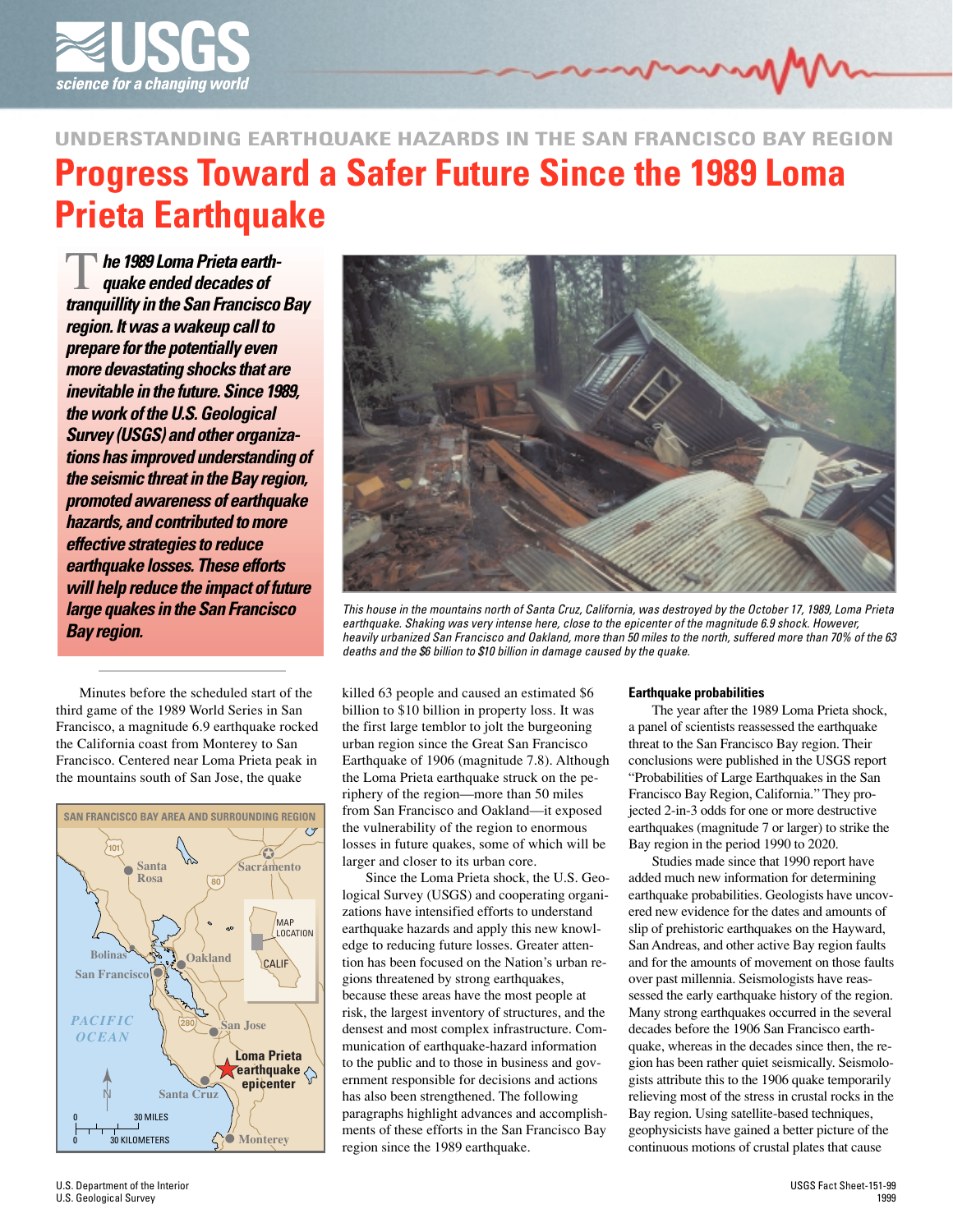

faults to accumulate stress and rupture in earthquakes.

These data are incorporated in a new USGS report that estimates the locations, sizes, and probabilities of damaging Bay region earthquakes during the next 30 years (2000 to 2030). This new assessment will help business, government, and the public assign priorities for strengthening weak structures and for other measures to reduce earthquake impacts.

## **Ground shaking and building codes**

Most loss of life and damage to property during an earthquake stems from strong ground shaking. Hence, accurate assessment of the shaking hazard is fundamental to the design and the

The San Francisco Bay region lies on the boundary zone between two of the major tectonic plates that make up the Earth's outer shell. The continuous motion between the Pacific and North American Plates, distributed across this zone, is monitored by geophysicists using the satellitebased Global Positioning System (GPS). Arrows on this map depict recent (mid to late 1990's) rates of movement, relative to the interior of the North American Plate, of reference markers anchored in rock or deep in solid ground. This relentless motion of the plates strains the crustal rocks of the Bay region, storing energy that eventually will be released in earthquakes. During the time represented in this diagram, most of the faults in the Bay region have been "locked," not producing earthquakes.

building of structures that can resist earthquakes. In 1996, the USGS and the California Division of Mines and Geology (CDMG) produced a set of State-wide shaking-hazard maps based on current knowledge of more than 200 active faults and of the historical earthquake record. These maps depict geographic variations in the likely maximum severity of shaking to be experienced within a 50-year period. Maps for various frequencies of ground vibration are included because various frequencies of shaking affect buildings of different heights differently. These maps are a principal foundation element for the seismic provisions of a new national building code to become available in 2000. In parts of the San Francisco Bay region, requirements under the new code will differ significantly from those under earlier codes.

During the Loma Prieta earthquake, the USGS and CDMG obtained the first set of re-



In this deep trench dug across the San Andreas Fault near Loma Prieta peak, California, U.S. Geological Survey scientists identified soil layers disrupted by the last great earthquake before the 1906 San Francisco earthquake (magnitude 7.8). Radiocarbon dating of plant remains from the layers in the trench indicates that the earlier quake occurred about A.D. 1600, before written historical records were kept in California.

cordings of damaging levels of shaking on a wide variety of geologic materials, including soft, unconsolidated sand and clay. These records clearly document that ground shaking is much more violent on the soft sediments around the Bay margins than on bedrock, confirming previous USGS projections. Most importantly, these records provided a firm basis for revising building codes to more fully reflect the need for extra strength in structures built on soft ground. This improved understanding of the shaking hazard on soft ground has led to significant changes in provisions of the forthcoming national building code and to recommended changes to the national highway-bridge code. Because earthquake-resistant design and construction are essential to reducing earthquake losses, these code revisions are a major step toward greater earthquake safety.

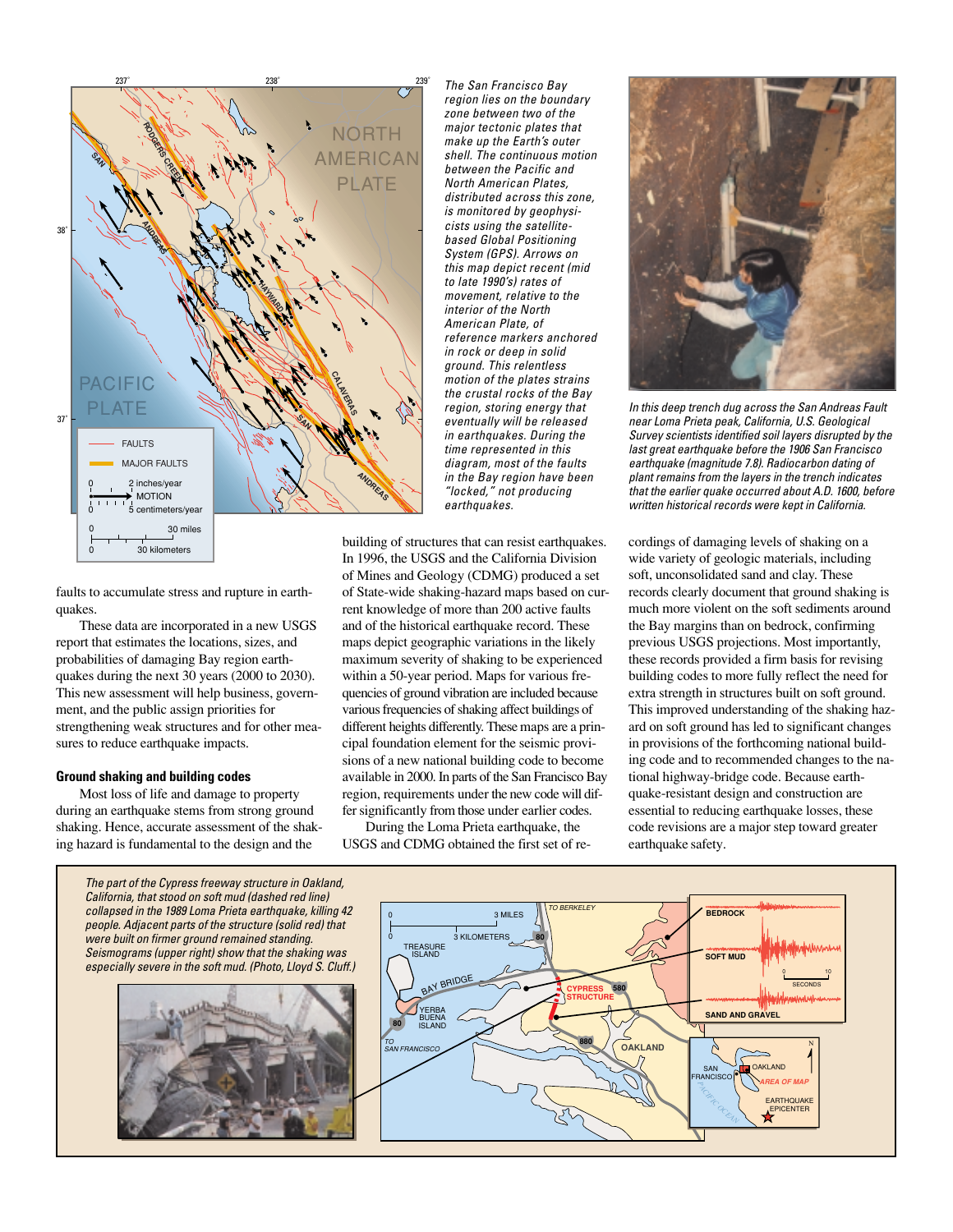### **Ground failure**

Another earthquake hazard, which locally can be more damaging than shaking alone, is failure of the ground. Rocks may fall from cliffs, steep slopes may slide, earth may flow downslope, and even flat ground may crack and tilt. When shaken strongly, unconsolidated sandy deposits that are saturated with water can liquefy and form a slurry. This process is called "liquefaction." Slurries have little ability to support the weight of man-made structures or to resist flowing downslope, even on nearly flat ground. Liquefaction may result in sinking, tilt, distortion, or destruction of buildings and bridges, rupture of underground gaslines and water mains, and cracking and spreading of the ground surface.

In the Loma Prieta earthquake, loosely compacted geologic deposits and artificial fills liquefied at many locations around the margins of San Francisco and Monterey Bays and in adjacent river beds. Had the quake been larger or nearer to the heavily developed margin of San Francisco Bay, the damage from liquefaction would have been far greater. The USGS and the Pacific Gas and Electric Company (PG&E) initiated a cooperative research and development agreement in 1997, in part because liquefaction can threaten gas pipelines. As part of this effort, a sophisticated mechanized earth probe is being used to determine whether young sand deposits ringing the Bay may liquefy during strong shaking. The results of these field tests will be used to prepare a new, detailed set of liquefaction-hazard maps for the Bay region.

## **Earthquake scenarios**

Although scientists cannot predict the time of destructive earthquakes, they can project the effects of a postulated temblor and, together with engineers, the expected property damage and loss of life. Emergency-response managers, government agencies, corporate planners, and private citizens can use such projections to reduce risk of losses and to facilitate response and recovery after a large quake. USGS scientists are working with numerous agencies and organizations to estimate the impact of future earthquakes at both regional and national scales.

In 1995, the USGS and the Association of Bay Area Governments (ABAG) collaborated to produce maps of ground-shaking intensity for several possible earthquake scenarios. The maps depict how shaking intensity depends on distance from the earthquake source and on local ground conditions. Maps of individual cities are accessible on the Internet (http://www.abag.ca.gov/bayarea/eqmaps/). These maps show the estimated shaking intensities superimposed on street networks that allow residents to locate their neighborhoods and workplaces.

On a national scale, in 1997, the Federal Emergency Management Agency (FEMA) released HAZUS, a geographically oriented, PC-based software package that estimates losses from natural hazards. Developed under contract by the National Institute for Building Sciences, HAZUS is intended to



part of San Francisco most heavily damaged in the 1989

Loma Prieta earthquake because it was built on uncompacted, sandy ground in an area with a shallow water table. These conditions caused shaking to be amplified and some areas of ground to "liquefy." Along this street in the District, shaking collapsed the first story of an apartment house and liquefied the ground beneath the sidewalk, causing it to buckle. Inset photo shows a "sand volcano" created when liquefied sand "erupted" to the surface. In the weeks following the quake, the U.S. Geological Survey drill rig shown at right was used to gather subsurface samples so that the causes of liquefaction could be better understood.

be a national standard. It is available to all levels of government (Federal, State, and local) and the private sector for estimating potential losses and promoting actions to reduce future risk to people and property. In its initial development, HAZUS has focused on earthquake hazards and risks. USGS scientists contributed critical data and technical guidance to the development and testing of the software package.

#### **Seismic-hazards mapping**

Since the late 1960's, the USGS and its many cooperators have pioneered innovative methods for evaluating, mapping, and quantifying geologic hazards related to earthquakes.

These advances have stimulated State and local government initiatives to identify local hazards and require that they be taken into account in decisions about land use and development.

An example is the California Seismic Hazards Mapping Act of 1990, passed by the California Legislature in the wake of the Loma Prieta earthquake. Intended to assist cities and counties in protecting public health and safety, the Act established a State-wide mapping program to identify areas subject to violent shaking and ground failure. The scientific foundation for the Act came from knowledge and understanding developed by the USGS, CDMG, and cooperating research institutions and consulting firms. In preparing the official



Residents of the San Francisco Bay region can view maps of expected ground-shaking intensity for their communities for several possible large earthquakes. These maps, produced by the Association of Bay Area Governments (ABAG) and the U.S. Geological Survey, are available online at http://www.abag.ca.gov/bayarea/eqmaps/. This map of north and central San Jose is for a magnitude 7.0 shock on the southern segment of the Hayward Fault (northeast is at top of map).